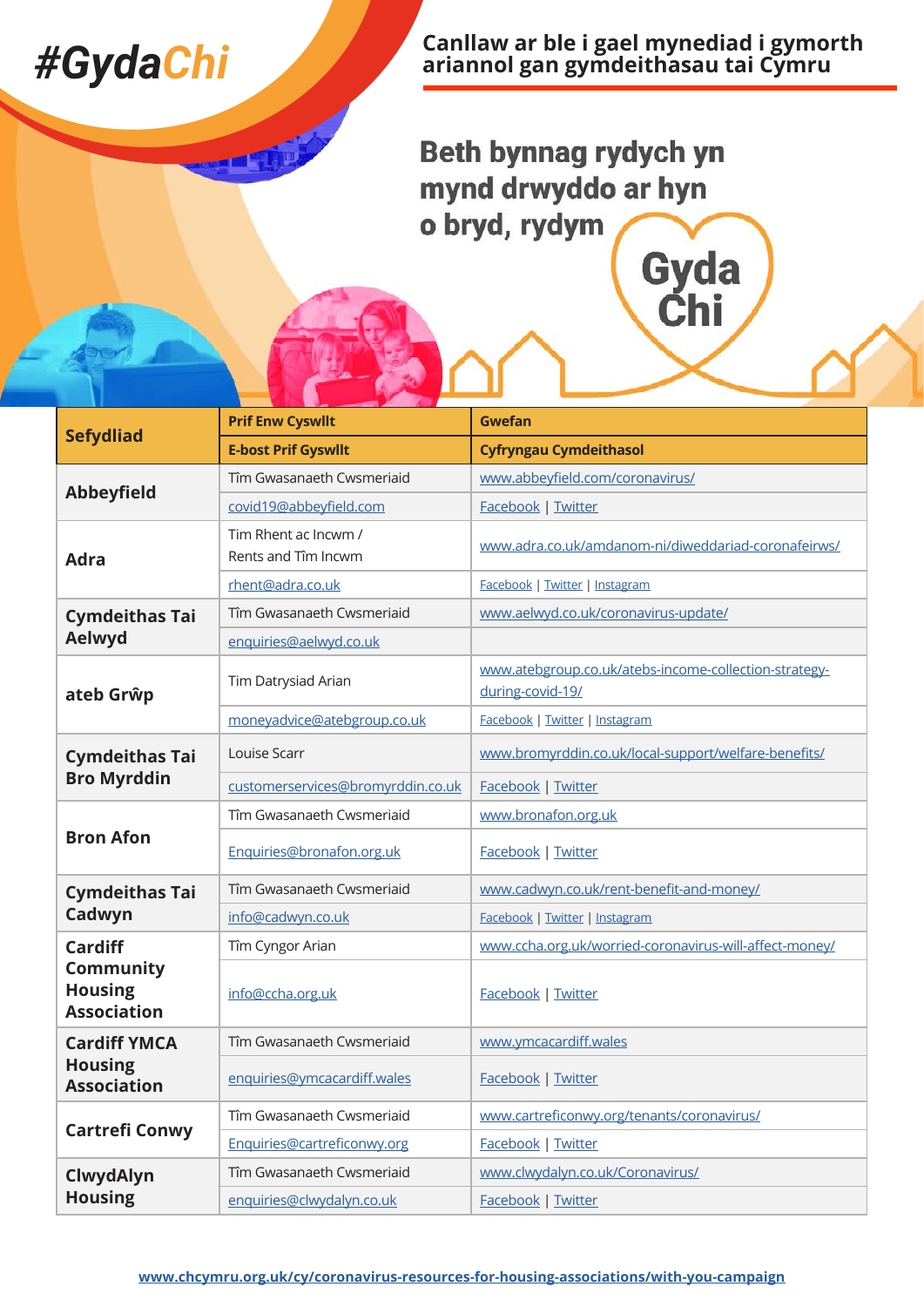# *#GydaChi* **Canllaw ar ble i gael mynediad i gymorth ariannol gan gymdeithasau tai Cymru**

| <b>Sefydliad</b>                               | <b>Prif Enw Cyswllt</b>                         | <b>Gwefan</b>                                                                                    |
|------------------------------------------------|-------------------------------------------------|--------------------------------------------------------------------------------------------------|
|                                                | <b>E-bost Prif Gyswllt</b>                      | <b>Cyfryngau Cymdeithasol</b>                                                                    |
| <b>Coastal Housing</b><br>Group                | Tîm Gwasanaeth Cwsmeriaid                       | www.coastalha.co.uk/have-your-finances-been-affected/                                            |
|                                                | ask@coastalha.co.uk                             | Facebook   Twitter   Instagram                                                                   |
| Grŵp Cartrefi<br>Cymunedol<br><b>Cynon Taf</b> | Tîm Gwasanaeth Cwsmeriaid                       | www.cynon-taf.org.uk                                                                             |
|                                                | info@cynon-taf.org.uk                           | Facebook   Twitter                                                                               |
| <b>Tai Teulu</b>                               | Money Solution Team                             | www.fha-wales.com/my-home/pay-your-rent/rent-arrears/                                            |
|                                                | MoneySolutions@fha-wales.com                    | Facebook   Twitter                                                                               |
| <b>Cymdeithas Tai</b><br><b>First Choice</b>   | Dave Bingham                                    | www.fcha.org.uk                                                                                  |
|                                                | davidbingham@fcha.org.uk                        | Facebook   Twitter                                                                               |
|                                                | Ceri Davies                                     | www.grwpcynefin.org/en/coronavirus/                                                              |
| Grŵp Cynefin                                   | post@grwpcynefin.org                            | Facebook   Twitter                                                                               |
| <b>Hafan Cymru</b>                             | Tîm Gwasanaeth Cwsmeriaid                       | www.hafancymru.co.uk/coronavirus-we-will-work-withyou-<br>to-get-the-financial-support-you-need/ |
|                                                | enquiries@hafancymru.co.uk                      | Facebook   Twitter                                                                               |
|                                                | Tîm Gwasanaeth Cwsmeriaid                       | www.hafod.org.uk/faqs/                                                                           |
| <b>Hafod</b>                                   | enquiries@hafod.org.uk                          | Facebook   Twitter                                                                               |
| <b>Cymdeithas Tai</b><br>Linc-Cymru            | Tîm Cyswllt Cwsmeriaid                          | events.linccymru-communications.co.uk/blog/your-<br>tenancy-2/                                   |
|                                                | info@linc-cymru.co.uk                           | Facebook   Twitter                                                                               |
| <b>Melin</b>                                   | Claire Pearce-Crawford                          | www.melinhomes.co.uk/news/help-and-advice-during-the-<br>coronavirus-outbreak                    |
|                                                | enquiries@melinhomes.co.uk                      | Facebook   Twitter                                                                               |
|                                                | Lee Jones                                       | www.mtha.org.uk/for-tenants/rent-section/money-advice/                                           |
| <b>Tai Merthyr</b>                             | ljones@mtha.org.uk                              | Facebook   Twitter                                                                               |
| <b>Cartrefi Cymoedd</b><br><b>Merthyr</b>      | Tîm Gwasanaeth Cwsmeriaid                       | www.mvhomes.org.uk/financial-advice-and-support/                                                 |
|                                                | info@mvhomes.org.uk                             | Facebook   Twitter                                                                               |
| <b>Tai Canolbarth</b><br>Cymru                 | Tîm Rheoli Incwm                                | www.mid-walesha.co.uk/en/coronavirus-covid-19-guide-<br>rental-payments                          |
|                                                | imt@mid-walesha.co.uk                           | <b>Facebook   Twitter</b>                                                                        |
| <b>Monmouthshire</b><br><b>Housing</b>         | Tîm Gwasanaeth Cwsmeriaid                       | www.monmouthshirehousing.co.uk/advice-hub/money-help-<br>advice/                                 |
|                                                | customerservices@<br>monmouthshirehousing.co.uk | Facebook   Twitter                                                                               |
| <b>Newport City</b><br><b>Homes</b>            | Tîm Gwasanaeth Cwsmeriaid                       | www.newportcityhomes.com/knowledge-base/coronavirus-<br>update-for-residents/                    |
|                                                | enquiries@newportcityhomes.com                  | Facebook   Twitter                                                                               |
| <b>Cymdeithas Tai</b><br><b>Newydd</b>         | Tîm Gwasanaeth Cwsmeriaid                       | www.newydd.co.uk/money-advice/coronavirus-financial-<br>guidance                                 |
|                                                | enquiries@newydd.co.uk                          | Facebook   Twitter                                                                               |